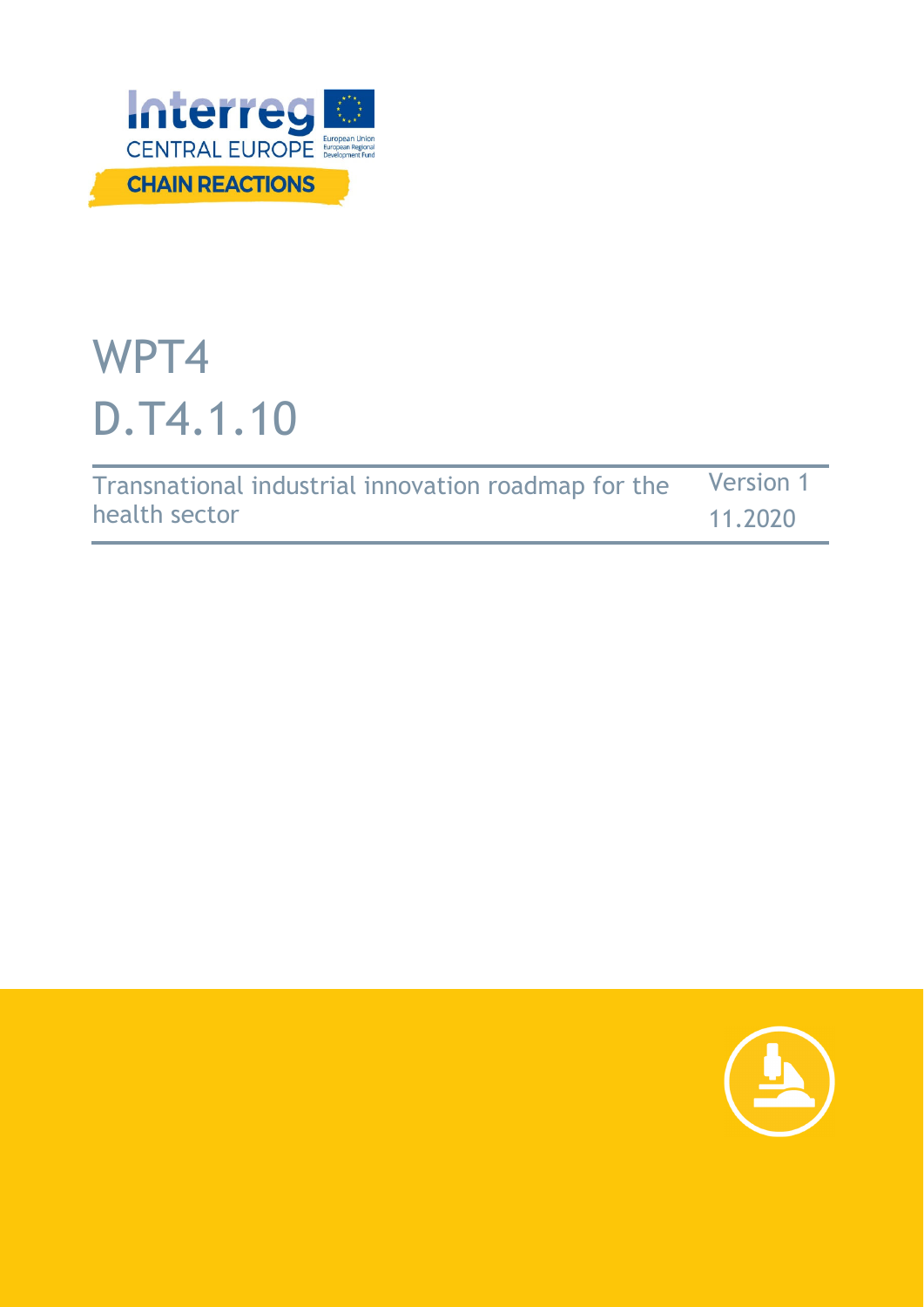



| <b>Project information</b>                                                                                                                             |                                                                                                                                                |  |  |  |
|--------------------------------------------------------------------------------------------------------------------------------------------------------|------------------------------------------------------------------------------------------------------------------------------------------------|--|--|--|
| Project Index Number:                                                                                                                                  | CE1519                                                                                                                                         |  |  |  |
| Project Acronym:                                                                                                                                       | <b>CHAIN REACTIONS</b>                                                                                                                         |  |  |  |
| Project Title:                                                                                                                                         | Driving smart industrial growth through value chain innovation                                                                                 |  |  |  |
| Website:                                                                                                                                               | https://www.interreg-central.eu/Content.Node/CHAIN-REACTIONS.html                                                                              |  |  |  |
| Start Date of the Pro-<br>ject:                                                                                                                        | 01.04.2019                                                                                                                                     |  |  |  |
| Duration:<br>36 Months                                                                                                                                 |                                                                                                                                                |  |  |  |
| <b>Document Control page</b>                                                                                                                           |                                                                                                                                                |  |  |  |
| Deliverable Title (over-<br>all):                                                                                                                      | D.T4.1.7-11 Transnational industrial innovation roadmaps                                                                                       |  |  |  |
| Deliverable title (target<br>sector):                                                                                                                  | D.T4.1.10 Transnational industrial innovation roadmap for the health sector                                                                    |  |  |  |
| Lead Contractor of the<br>PP2 - Styrian Technology Park<br>Deliverable:                                                                                |                                                                                                                                                |  |  |  |
| Responsible PP duo:                                                                                                                                    | PP11 - GAPR (Upper Silesian Accelerator for Commercial Enterprises Ltd.)<br>PP3 - Camera di Commercio Industria Artigianato Agricoltura Padova |  |  |  |
| PP11 GAPR (Upper Silesian Accelerator for Commercial Enterprises Ltd.)<br>Authors:<br>PP3 Camera di Commercio Industria Artigianato Agricoltura Padova |                                                                                                                                                |  |  |  |
| <b>Contractual Delivery</b><br>Date:                                                                                                                   | 30.09.2020 - 31.03.2022                                                                                                                        |  |  |  |
| <b>Actual Delivery Date:</b>                                                                                                                           | 29.09.2021                                                                                                                                     |  |  |  |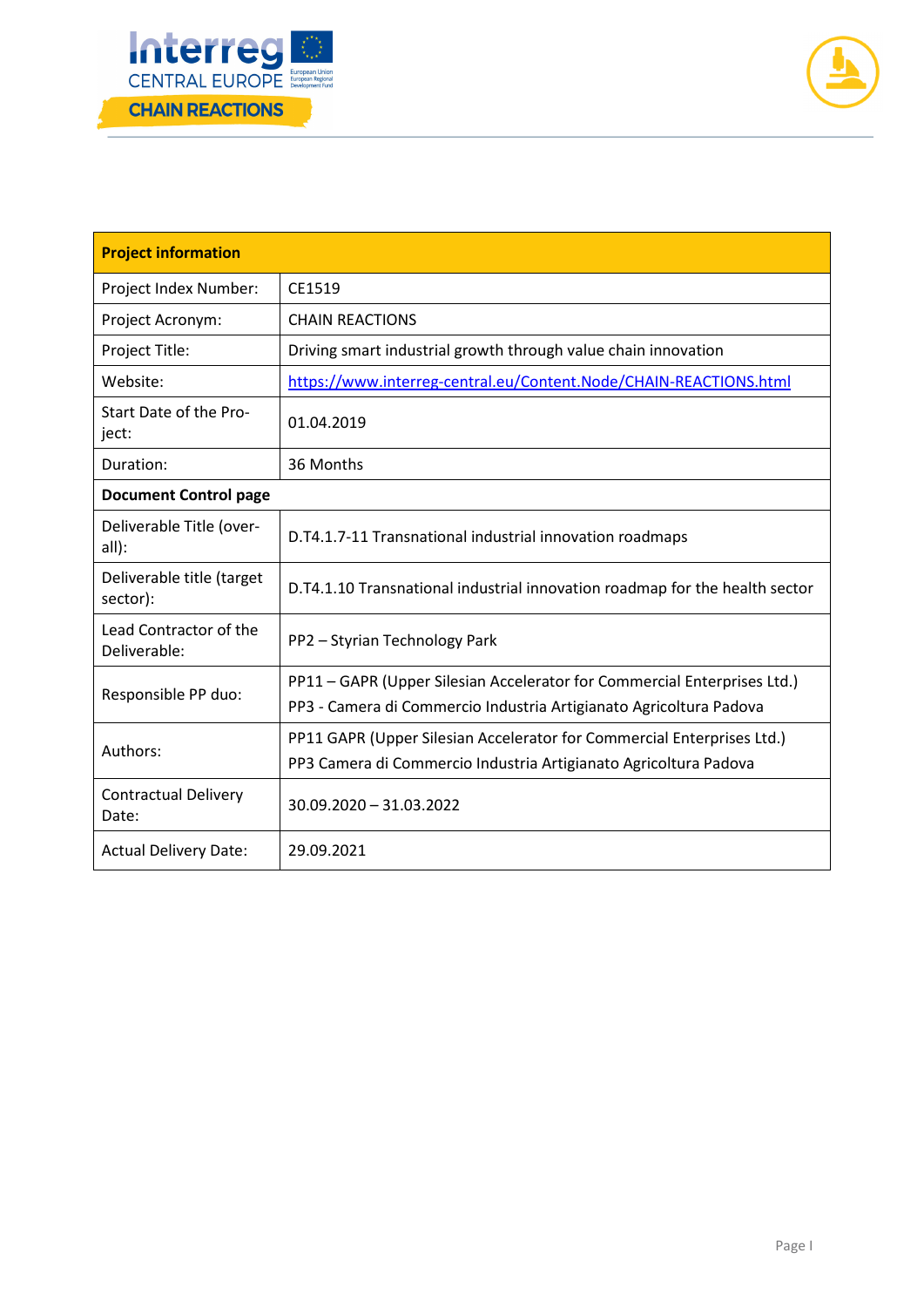



## **Table of content**

|  | 2 a ROAD TO TRANSNATIONAL INDUSTRIAL INNOVATION |  |
|--|-------------------------------------------------|--|
|  |                                                 |  |
|  | 3 transnational industrial innovation roadmap 2 |  |
|  |                                                 |  |
|  |                                                 |  |
|  |                                                 |  |
|  |                                                 |  |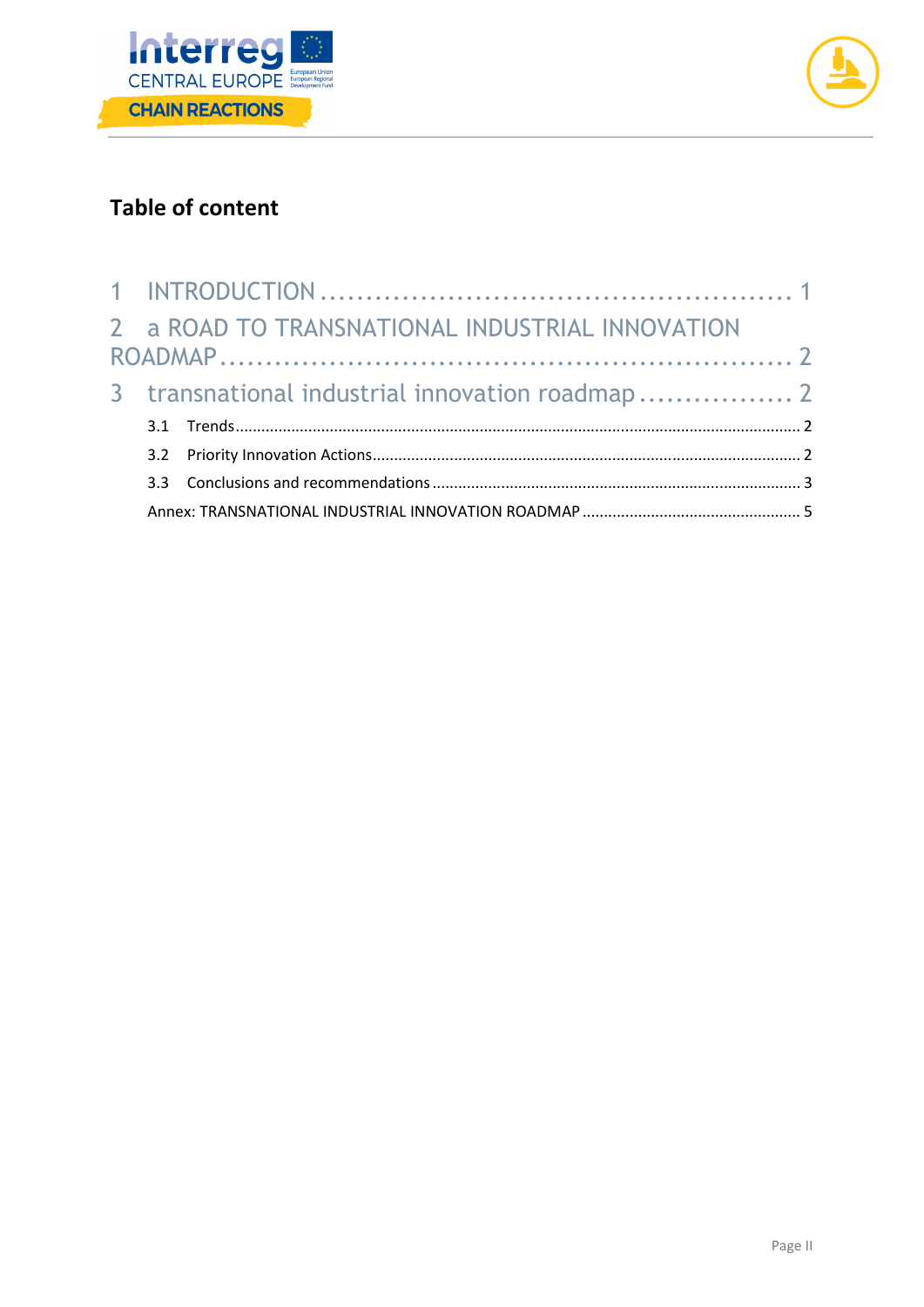



### **1 INTRODUCTION**

CHAIN REACTIONS project addresses the challenge for industrial regions not benefitting from innovation activities from large leading corporations to increase regional capacity to absorb new knowledge and turn it into competitiveness edge and business value.

New products and services, as well as new industrial sectors are not always the result of breakthrough innovation; they can be the result of value chain innovation, e.g. the transformation of 'traditional' value chains into new ones - emerging industries - through cross-border and cross-sectoral collaboration. The analysis of those emerging value chains shows that beyond their specificities, they have in common some key drivers: Key Enabling Technologies, Resource efficiency, Digital transformation and Service innovation. For many businesses, integrating durably the complexity of value chain innovation processes represents a challenge hampering sustained growth.

There is a strong need to help SMEs to overcome capacity shortages for innovation and integration into transnational value chains. The project aims at empowering regional ecosystems with the knowledge and tools to help businesses overcome those barriers and generate sustained growth through value chain innovation. CHAIN REACTIONS project builds thereby on modern approaches considering value chains and their complex developments rather than linear technology transfer approaches. The focus is on key sectors: advanced manufacturing, ICT and electronics, energy and environment, health and bioeconomy.

The objective of WPT4 is to create truly transnational open spaces for collaboration (e.g. value chain based) for RIS3 implementation. Ensure the sustainability of the project outputs beyond the project.

The following activities shall be performed:

- 1. Building on the regional IGAs (WPT2), the models and instruments (WPT1) tested in pilots (WPT3), the PPS will set-up transnational networks of relevant innovations stakeholders in each of the selected industrial sectors, which will perform jointly a foresight exercise (workshops) and develop the previous results into industrial innovation roadmaps, i.e. trends and expected innovations over time (5-10 years) for each of the selected industrial sectors. The roadmaps shall include necessary developments (in general) to make the expected innovation happen. Lead: STP, all PPs
- 2. Each industrial roadmap will be then further developed into transnational industrial innovation agendas, i.e. concrete innovation activities to be performed in the project regions and transnationally in order to realize the necessary development identified in the roadmaps and ensure industrial leadership in the selected industrial sectors. Those agendas shall be coherent with S3 in the project regions and provide the basis for potential future joint activities and transnational investments. Lead: STP, all PPs
- 3. Finally, PPs will define in parallel to the roadmaps transregional exploitation plans for the time beyond the project, aiming at providing guidance with respect to:
	- The use of the knowledge collected and developed during the project lifetime;
	- The implementation of innovation activities as identified by the members of the transnational networks; Establishment of durable transnational open spaces for collaboration in the selected industrial sectors.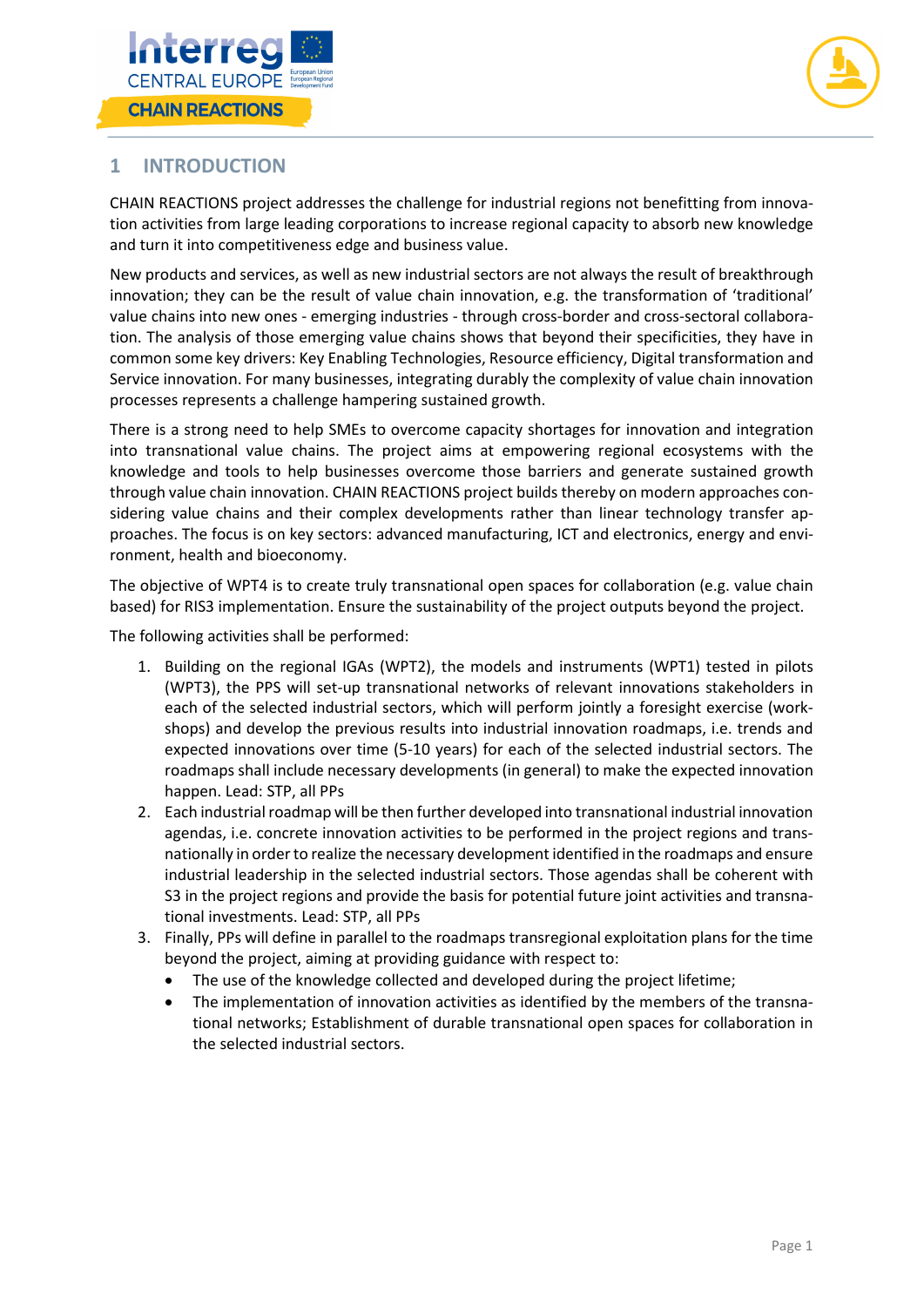



#### **2 A ROAD TO TRANSNATIONAL INDUSTRIAL INNOVATION ROADMAP**

Following the regional IGAs' actions of the support and implementation of transnational pilots aiming at supporting value chain innovation (WPT3) and establishment of transnational networks of innovations stakeholders as the kick-off activity to develop transregional innovation networks and agendas (WPT4) in selected industrial sectors (WPT4), the main activity of the sectoral partner duo is to contribute to the project output O.T4.1 Thematic industrial innovation roadmaps (TIIR).

For the purposes of TIIR development of the health sector two (2) transnational industrial innovation roadmap workshops were planned for implementation, with the main objective to collect relevant inputs for elaboration of TIIR and later on the transnational industrial innovation agenda for the target sector, in order to perform a foresight exercise and identify relevant sectoral trends and to present the possible evolution paths of the considered value chains and innovations within the target sector over a period of 5-10 years.

#### **3 TRANSNATIONAL INDUSTRIAL INNOVATION ROADMAP**

#### **3.1 Trends**

The biggest trends that will shape and propel the industry growth in the forecast period is the rise of geriatric population, the growing prevalence of chronic condition, along with growth in surgical procedure, and complex surgeries. Moreover, there are serious difficulties faced by health institutions in most countries. They are related to ageing infrastructure and medical equipment which must be replaced by modern devices. At the same time, telemedicine is proving to be the key technology to get medical consultations. Increasing number of people are turning towards virtual visits for health checkups, thus fostering market demand.

#### **3.2 Priority Innovation Actions**

It is worth investing in building initiatives that provide common goals and values conducive to the development of new links. These structures provide highest performance outputs on condition they are deep-rooted in networking efforts. The success and development of networks do not depend solely on bilateral transactions between persons and organisations but must go significantly beyond the specific interests or individual success indicators.

Therefore, we target two innovation actions. The first one highlights the collaborative opportunities of cross-sectoral initiatives to be developed in the form of transnational medtech-biomed observatory. The need to strengthen collaboration of Polish and Italian SMEs and business-support organisations underpins this innovation action. The second one is built around a learning / facilitation action leading to set-up of a strong competence center, seen as powerful innovation support center for the med-tech ecosystem in Silesia. Both soft and hard infrastructures should be focused here.

|           | <b>Suggested innovation</b> |                    | Timeframe |    |
|-----------|-----------------------------|--------------------|-----------|----|
| <b>PP</b> | action                      | <b>Description</b> | From      | To |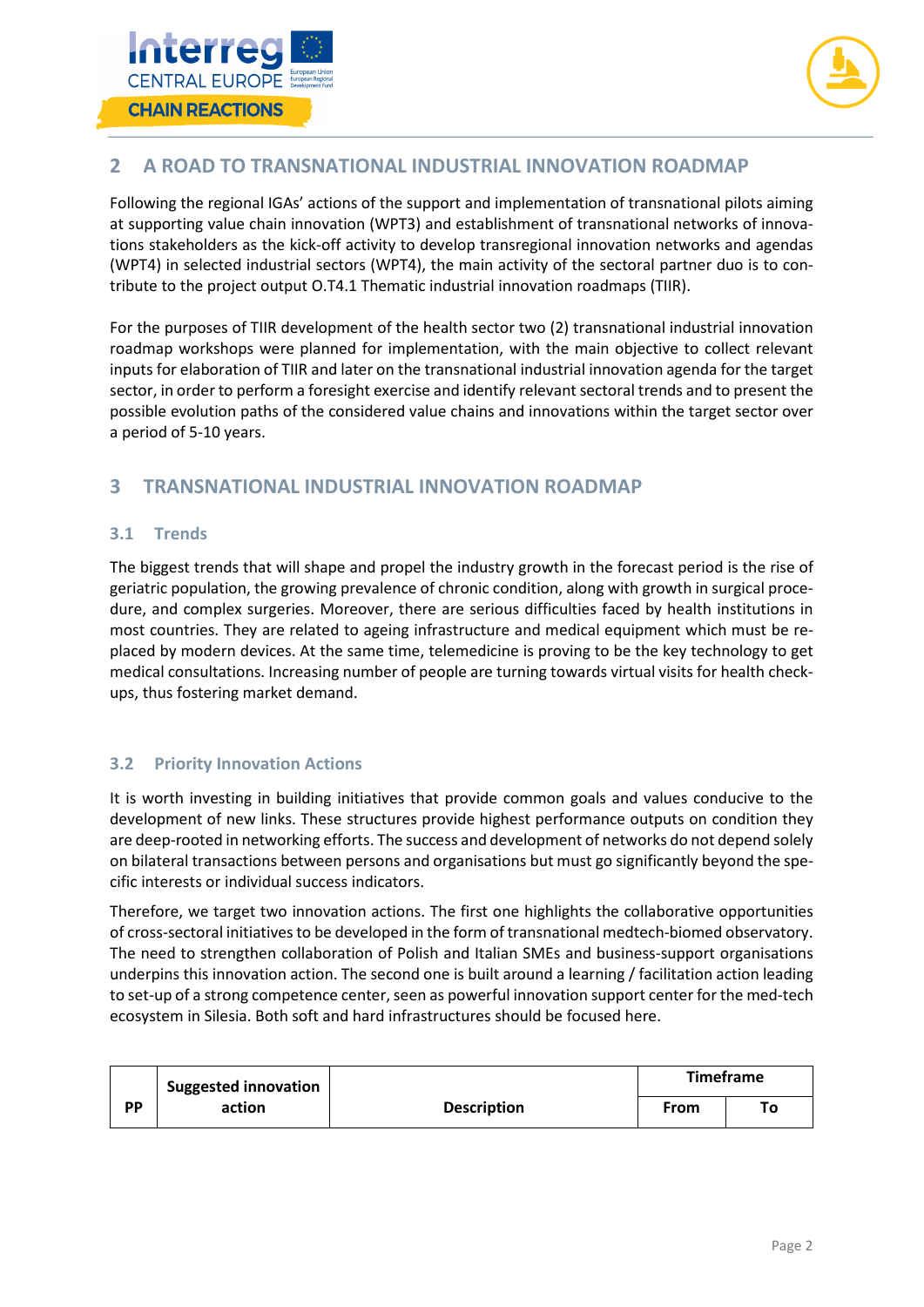

| 11/3 | Powering the transna-<br>tional MedTech-biomed<br>observatory as trend<br>watch and collaboration<br>platform                             | It is a phase one of a longer process leading to<br>upgrading the innovation value chains of the<br>med-tech and biomed ecosystems in Polish<br>and Italian regions. This phase should allow<br>the smooth institutional set-up of governance<br>processes in both ecosystems to finally allow<br>for the establishing of strong collaborative and<br>supportive frameworks (phase two).<br>The innovation should be seen first of all by<br>means of building the new collaborative per-<br>spective for the SMEs, RTOs and other stake- | 10/2021 | 12/2025 |
|------|-------------------------------------------------------------------------------------------------------------------------------------------|-------------------------------------------------------------------------------------------------------------------------------------------------------------------------------------------------------------------------------------------------------------------------------------------------------------------------------------------------------------------------------------------------------------------------------------------------------------------------------------------------------------------------------------------|---------|---------|
|      |                                                                                                                                           | holders. Secondly, it will open up the interna-<br>tionalisation of local ecosystems and focus on<br>new service / product domains including cross-<br>industry cooperative efforts. It should be con-<br>tinued in the following phases (growth / ma-<br>turity) during years 2022-2025 to reach its fully<br>operational status.                                                                                                                                                                                                        |         |         |
| 11/3 | Preparing for MedSile-<br>sia competence center<br>set-up with the sup-<br>port of Health-Tech<br>Network established<br>in Veneto Region | This innovation action is a multi-step action<br>that needs at its first stage a knowledgeable<br>transnational learning process with study visits<br>and identification of success factors. Agree-<br>ments of cooperation have been establish with<br>the parallel body located in Padova                                                                                                                                                                                                                                               | 10/2021 | 12/2025 |
|      |                                                                                                                                           | Second step required should allow the negoti-<br>ating of a collaborative learning environment<br>locally that would be mature enough to enter<br>into the building effort.                                                                                                                                                                                                                                                                                                                                                               |         |         |
|      |                                                                                                                                           | Finally, in order to build the competence cen-<br>ter, the new innovation-easing infrastructures<br>are needed with particular focus on high com-<br>petence of the staff and forward-looking / vi-<br>sionary focus of the cross-domain stakehold-<br>ers.                                                                                                                                                                                                                                                                               |         |         |
|      |                                                                                                                                           | Transnational effort is needed on at least on<br>stage one (and possibly, stage two) to boost<br>the capacity and initiating potential.                                                                                                                                                                                                                                                                                                                                                                                                   |         |         |

#### **3.3 Conclusions and recommendations**

To conclude, the key actions required in order to boost the innovative capacity of med-tech and biomed sectors as well as their ecosystems described above need first of all high expertise and competence of dedicated actors. Thus, multifaced learning process should be launched and it should be followed by building institutional capacity of the ecosystems to grow into strong transnational innovative value chains and leaders of change.

Both Polish and Italian SMEs working in the sector need to increase their innovation processes and attitude to digitalisation, considering the market's demand and the large relationship establish with Big Pharmaceutical and Biomedical transnational Groups.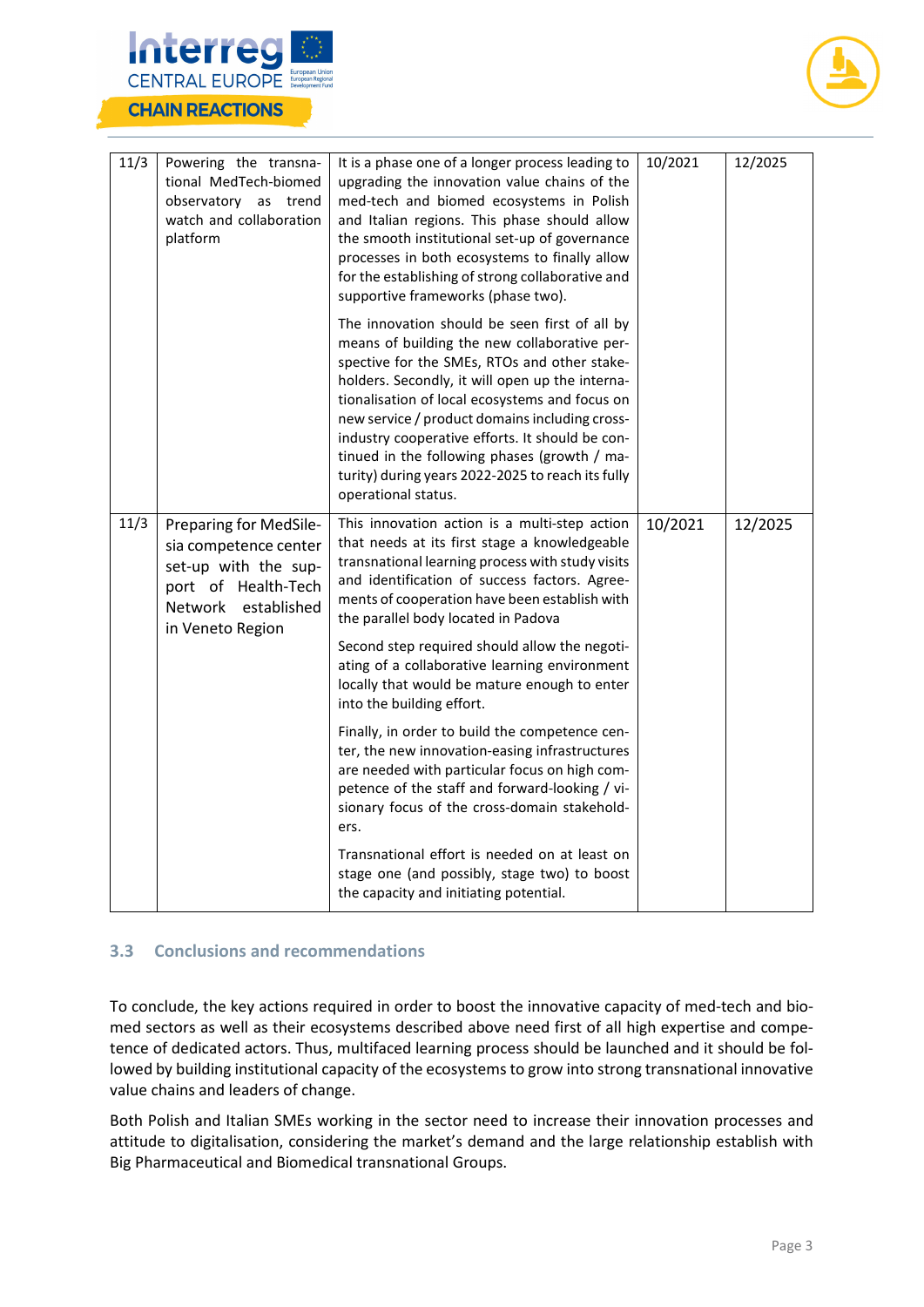



A more detailed view on the activities described hereby is highly needed, including Innovation Agendas and Exploitation Plans. Specific measures and results should be clearly defined together with stakeholders' tasks.